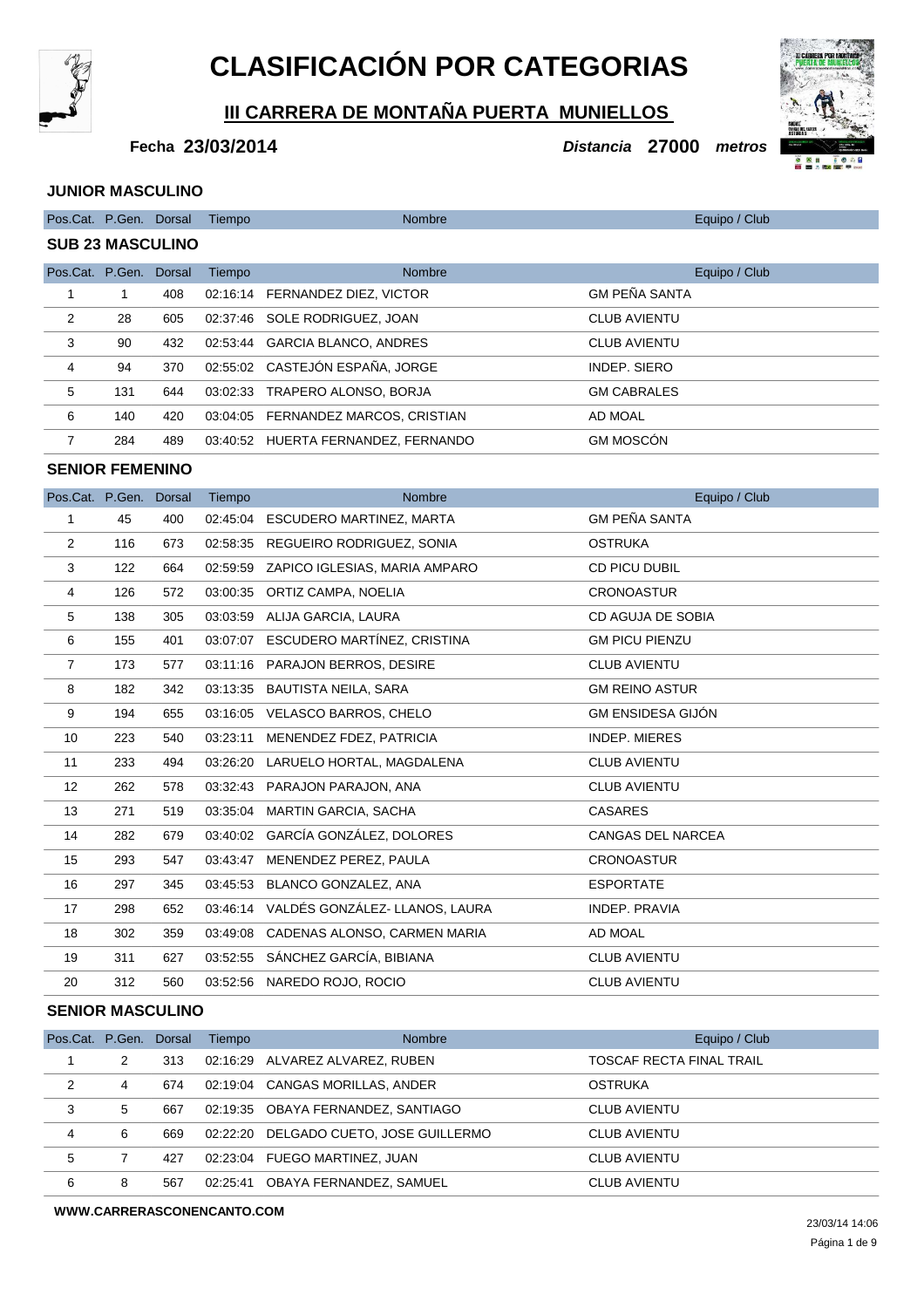| AD MOAL<br>$\overline{7}$<br>9<br>562<br>02:25:52 NAVIA ZAFRA, BORJA<br>8<br>11<br>02:28:19 GONZALEZ ALONSO, DAVID<br>SM CENTRO ASTURIANO DE OVIEDO<br>464<br><b>GM PEÑA MEA</b><br>9<br>12<br>328<br>02:28:57 ALVAREZ MENENDEZ, GERARDO<br>02:29:48 GAVILÁN SÁNCHEZ, ADRIÁN<br>TOSCAF RECTA FINAL TRAIL<br>10<br>13<br>457<br>02:29:52 MONTES SUAREZ, JUAN ANTONIO<br>11<br>14<br>551<br><b>CLUB AVIENTU</b><br>$12 \overline{ }$<br>15<br>02:29:56 DELGADO CUETO, LUIS ANGEL<br><b>CLUB AVIENTU</b><br>670<br><b>GM PEÑA MEA</b><br>13<br>16<br>595<br>02:29:57 PRENDES GONZALEZ, ENRIQUE<br><b>GM PEÑA SANTA</b><br>14<br>17<br>495<br>02:32:31<br>LIMA GUTIERREZ, DAVID<br>02:32:32 COTERA GONZALO, DIEGO<br><b>GM CABRALES</b><br>15<br>18<br>380<br>392<br>02:33:20 DIAZ SANCHO, MARIANO<br><b>TOSCAF RECTA FINAL TRAIL</b><br>16<br>20<br>17<br>21<br>337<br>02:33:43 ARIJITA, MARCOS<br>CD PICU DUBIL<br>02:34:09 ALVAREZ GONZALEZ, JOAQUÍN<br>18<br>22<br>325<br><b>CRONOASTUR</b><br>CAFÉS TOSCAF - GMEA<br>19<br>23<br>02:34:30 GLEZ PONTE, JUAN DANIEL<br>460<br>02:34:59 ALIJA GARCÍA, JULIÁN<br>CD AGUJA DE SOBIA<br>20<br>25<br>306<br>02:35:44 GONZALEZ FERNANDEZ, ANGEL ARGIMIRO<br>21<br>26<br>474<br><b>TEAM SPORT SPIRIT</b><br>02:38:44 OLMEDO VALLEDOR, VICTORIANO<br>CD PICU DUBIL<br>22<br>29<br>570<br>02:40:40 CEA SANTIAGO, MARCOS<br>23<br>30<br>372<br><b>CLUB AVIENTU</b><br>31<br>02:40:50 ROZADA CAMBLOR, PAULO<br>CD PICU DUBIL<br>24<br>622<br>25<br>32<br>484<br>02:41:01 GONZALEZ RODRIGUEZ, FERNANDO<br><b>CLUB AVIENTU</b><br>02:41:11 POZO LÓPEZ, ISAAC<br>26<br><b>GM REINO ASTUR</b><br>33<br>593<br>02:42:59 ZAPICO RICAURTE, JESUS<br>27<br>36<br>665<br><b>GM REINO ASTUR</b><br>02:43:49 GONZALO PÉREZ, ROBERTO<br><b>GM ENSIDESA GIJÓN</b><br>28<br>38<br>487<br>29<br>02:44:14 MARTINEZ MENENDEZ, SABINO<br>39<br>529<br><b>CLUB AVIENTU</b><br>40<br>30<br>411<br>02:44:29 FERNANDEZ GARCIA, LUIS ALBERTO<br>C.D.42 N - 5 W<br>31<br>41<br>509<br>02:44:30 LORENZANA VEGA, EDUARDO<br>INDEP. LEON<br>02:44:36 LORENZANA PERÉZ, OLIVER<br>42<br><b>CLUB CORRER ASTURIAS</b><br>32<br>508<br>33<br>43<br>548<br>02:44:38 MERA PEREZ, IVAN<br><b>ESPORTATE</b><br>34<br>44<br>549<br>02:44:45 MOLLEDA VIGIL, FAUSTINO<br><b>CLUB AVIENTU</b><br>CAFÉS TOSCAF - GMEA<br>35<br>02:45:20 GANTES DE DIEGO, IVAN<br>46<br>430<br><b>GM MOSCÓN</b><br>02:45:22 MOURULLO FLORES, PABLO<br>36<br>47<br>559<br>ESCUELA PÚBLICA<br>37<br>02:45:26 NAVAS SOLORZANO, DIEGO<br>48<br>561<br>02:45:26 DOMINGUEZ BOLAÑOS, JAVIER<br>ESCUELA PUBLICA<br>38<br>49<br>395<br>02:45:48 VIEIRA TERESA, ALBERTO<br>39<br><b>CRONOASTUR</b><br>50<br>660<br>02:46:22 GARO MARTÍNEZ, JOSE MIGUEL<br>40<br>LANGREO TRAIL TEAM<br>51<br>456<br>MARTÍNEZ LECUONA, JAVIER<br>CM OXÍGENO<br>41<br>02:46:31<br>52<br>526<br>42<br>341<br>02:46:48<br>BATALLA MIER, ALEJANDRO<br>SM CENTRO ASTURIANO DE OVIEDO<br>54<br>02:47:08 PIQUERO ALVAREZ, FRANCISCO JAVIER<br><b>CLUB AVIENTU</b><br>43<br>56<br>586<br>MADRIÑAN, ANTONIO<br>44<br>02:47:41<br><b>CLUB AVIENTU</b><br>57<br>515<br>02:47:54 APARICIO, GORKA<br><b>CLUB AVIENTU</b><br>45<br>58<br>334 | Pos.Cat. P.Gen. Dorsal |  | Tiempo | Nombre | Equipo / Club |
|------------------------------------------------------------------------------------------------------------------------------------------------------------------------------------------------------------------------------------------------------------------------------------------------------------------------------------------------------------------------------------------------------------------------------------------------------------------------------------------------------------------------------------------------------------------------------------------------------------------------------------------------------------------------------------------------------------------------------------------------------------------------------------------------------------------------------------------------------------------------------------------------------------------------------------------------------------------------------------------------------------------------------------------------------------------------------------------------------------------------------------------------------------------------------------------------------------------------------------------------------------------------------------------------------------------------------------------------------------------------------------------------------------------------------------------------------------------------------------------------------------------------------------------------------------------------------------------------------------------------------------------------------------------------------------------------------------------------------------------------------------------------------------------------------------------------------------------------------------------------------------------------------------------------------------------------------------------------------------------------------------------------------------------------------------------------------------------------------------------------------------------------------------------------------------------------------------------------------------------------------------------------------------------------------------------------------------------------------------------------------------------------------------------------------------------------------------------------------------------------------------------------------------------------------------------------------------------------------------------------------------------------------------------------------------------------------------------------------------------------------------------------------------------------------------------------------------------------------------------------------------------------------------------------------------------------------------------------------------------------------------------------------------------------------------------------------------------------------------------------------------------------------------------------------|------------------------|--|--------|--------|---------------|
|                                                                                                                                                                                                                                                                                                                                                                                                                                                                                                                                                                                                                                                                                                                                                                                                                                                                                                                                                                                                                                                                                                                                                                                                                                                                                                                                                                                                                                                                                                                                                                                                                                                                                                                                                                                                                                                                                                                                                                                                                                                                                                                                                                                                                                                                                                                                                                                                                                                                                                                                                                                                                                                                                                                                                                                                                                                                                                                                                                                                                                                                                                                                                                              |                        |  |        |        |               |
|                                                                                                                                                                                                                                                                                                                                                                                                                                                                                                                                                                                                                                                                                                                                                                                                                                                                                                                                                                                                                                                                                                                                                                                                                                                                                                                                                                                                                                                                                                                                                                                                                                                                                                                                                                                                                                                                                                                                                                                                                                                                                                                                                                                                                                                                                                                                                                                                                                                                                                                                                                                                                                                                                                                                                                                                                                                                                                                                                                                                                                                                                                                                                                              |                        |  |        |        |               |
|                                                                                                                                                                                                                                                                                                                                                                                                                                                                                                                                                                                                                                                                                                                                                                                                                                                                                                                                                                                                                                                                                                                                                                                                                                                                                                                                                                                                                                                                                                                                                                                                                                                                                                                                                                                                                                                                                                                                                                                                                                                                                                                                                                                                                                                                                                                                                                                                                                                                                                                                                                                                                                                                                                                                                                                                                                                                                                                                                                                                                                                                                                                                                                              |                        |  |        |        |               |
|                                                                                                                                                                                                                                                                                                                                                                                                                                                                                                                                                                                                                                                                                                                                                                                                                                                                                                                                                                                                                                                                                                                                                                                                                                                                                                                                                                                                                                                                                                                                                                                                                                                                                                                                                                                                                                                                                                                                                                                                                                                                                                                                                                                                                                                                                                                                                                                                                                                                                                                                                                                                                                                                                                                                                                                                                                                                                                                                                                                                                                                                                                                                                                              |                        |  |        |        |               |
|                                                                                                                                                                                                                                                                                                                                                                                                                                                                                                                                                                                                                                                                                                                                                                                                                                                                                                                                                                                                                                                                                                                                                                                                                                                                                                                                                                                                                                                                                                                                                                                                                                                                                                                                                                                                                                                                                                                                                                                                                                                                                                                                                                                                                                                                                                                                                                                                                                                                                                                                                                                                                                                                                                                                                                                                                                                                                                                                                                                                                                                                                                                                                                              |                        |  |        |        |               |
|                                                                                                                                                                                                                                                                                                                                                                                                                                                                                                                                                                                                                                                                                                                                                                                                                                                                                                                                                                                                                                                                                                                                                                                                                                                                                                                                                                                                                                                                                                                                                                                                                                                                                                                                                                                                                                                                                                                                                                                                                                                                                                                                                                                                                                                                                                                                                                                                                                                                                                                                                                                                                                                                                                                                                                                                                                                                                                                                                                                                                                                                                                                                                                              |                        |  |        |        |               |
|                                                                                                                                                                                                                                                                                                                                                                                                                                                                                                                                                                                                                                                                                                                                                                                                                                                                                                                                                                                                                                                                                                                                                                                                                                                                                                                                                                                                                                                                                                                                                                                                                                                                                                                                                                                                                                                                                                                                                                                                                                                                                                                                                                                                                                                                                                                                                                                                                                                                                                                                                                                                                                                                                                                                                                                                                                                                                                                                                                                                                                                                                                                                                                              |                        |  |        |        |               |
|                                                                                                                                                                                                                                                                                                                                                                                                                                                                                                                                                                                                                                                                                                                                                                                                                                                                                                                                                                                                                                                                                                                                                                                                                                                                                                                                                                                                                                                                                                                                                                                                                                                                                                                                                                                                                                                                                                                                                                                                                                                                                                                                                                                                                                                                                                                                                                                                                                                                                                                                                                                                                                                                                                                                                                                                                                                                                                                                                                                                                                                                                                                                                                              |                        |  |        |        |               |
|                                                                                                                                                                                                                                                                                                                                                                                                                                                                                                                                                                                                                                                                                                                                                                                                                                                                                                                                                                                                                                                                                                                                                                                                                                                                                                                                                                                                                                                                                                                                                                                                                                                                                                                                                                                                                                                                                                                                                                                                                                                                                                                                                                                                                                                                                                                                                                                                                                                                                                                                                                                                                                                                                                                                                                                                                                                                                                                                                                                                                                                                                                                                                                              |                        |  |        |        |               |
|                                                                                                                                                                                                                                                                                                                                                                                                                                                                                                                                                                                                                                                                                                                                                                                                                                                                                                                                                                                                                                                                                                                                                                                                                                                                                                                                                                                                                                                                                                                                                                                                                                                                                                                                                                                                                                                                                                                                                                                                                                                                                                                                                                                                                                                                                                                                                                                                                                                                                                                                                                                                                                                                                                                                                                                                                                                                                                                                                                                                                                                                                                                                                                              |                        |  |        |        |               |
|                                                                                                                                                                                                                                                                                                                                                                                                                                                                                                                                                                                                                                                                                                                                                                                                                                                                                                                                                                                                                                                                                                                                                                                                                                                                                                                                                                                                                                                                                                                                                                                                                                                                                                                                                                                                                                                                                                                                                                                                                                                                                                                                                                                                                                                                                                                                                                                                                                                                                                                                                                                                                                                                                                                                                                                                                                                                                                                                                                                                                                                                                                                                                                              |                        |  |        |        |               |
|                                                                                                                                                                                                                                                                                                                                                                                                                                                                                                                                                                                                                                                                                                                                                                                                                                                                                                                                                                                                                                                                                                                                                                                                                                                                                                                                                                                                                                                                                                                                                                                                                                                                                                                                                                                                                                                                                                                                                                                                                                                                                                                                                                                                                                                                                                                                                                                                                                                                                                                                                                                                                                                                                                                                                                                                                                                                                                                                                                                                                                                                                                                                                                              |                        |  |        |        |               |
|                                                                                                                                                                                                                                                                                                                                                                                                                                                                                                                                                                                                                                                                                                                                                                                                                                                                                                                                                                                                                                                                                                                                                                                                                                                                                                                                                                                                                                                                                                                                                                                                                                                                                                                                                                                                                                                                                                                                                                                                                                                                                                                                                                                                                                                                                                                                                                                                                                                                                                                                                                                                                                                                                                                                                                                                                                                                                                                                                                                                                                                                                                                                                                              |                        |  |        |        |               |
|                                                                                                                                                                                                                                                                                                                                                                                                                                                                                                                                                                                                                                                                                                                                                                                                                                                                                                                                                                                                                                                                                                                                                                                                                                                                                                                                                                                                                                                                                                                                                                                                                                                                                                                                                                                                                                                                                                                                                                                                                                                                                                                                                                                                                                                                                                                                                                                                                                                                                                                                                                                                                                                                                                                                                                                                                                                                                                                                                                                                                                                                                                                                                                              |                        |  |        |        |               |
|                                                                                                                                                                                                                                                                                                                                                                                                                                                                                                                                                                                                                                                                                                                                                                                                                                                                                                                                                                                                                                                                                                                                                                                                                                                                                                                                                                                                                                                                                                                                                                                                                                                                                                                                                                                                                                                                                                                                                                                                                                                                                                                                                                                                                                                                                                                                                                                                                                                                                                                                                                                                                                                                                                                                                                                                                                                                                                                                                                                                                                                                                                                                                                              |                        |  |        |        |               |
|                                                                                                                                                                                                                                                                                                                                                                                                                                                                                                                                                                                                                                                                                                                                                                                                                                                                                                                                                                                                                                                                                                                                                                                                                                                                                                                                                                                                                                                                                                                                                                                                                                                                                                                                                                                                                                                                                                                                                                                                                                                                                                                                                                                                                                                                                                                                                                                                                                                                                                                                                                                                                                                                                                                                                                                                                                                                                                                                                                                                                                                                                                                                                                              |                        |  |        |        |               |
|                                                                                                                                                                                                                                                                                                                                                                                                                                                                                                                                                                                                                                                                                                                                                                                                                                                                                                                                                                                                                                                                                                                                                                                                                                                                                                                                                                                                                                                                                                                                                                                                                                                                                                                                                                                                                                                                                                                                                                                                                                                                                                                                                                                                                                                                                                                                                                                                                                                                                                                                                                                                                                                                                                                                                                                                                                                                                                                                                                                                                                                                                                                                                                              |                        |  |        |        |               |
|                                                                                                                                                                                                                                                                                                                                                                                                                                                                                                                                                                                                                                                                                                                                                                                                                                                                                                                                                                                                                                                                                                                                                                                                                                                                                                                                                                                                                                                                                                                                                                                                                                                                                                                                                                                                                                                                                                                                                                                                                                                                                                                                                                                                                                                                                                                                                                                                                                                                                                                                                                                                                                                                                                                                                                                                                                                                                                                                                                                                                                                                                                                                                                              |                        |  |        |        |               |
|                                                                                                                                                                                                                                                                                                                                                                                                                                                                                                                                                                                                                                                                                                                                                                                                                                                                                                                                                                                                                                                                                                                                                                                                                                                                                                                                                                                                                                                                                                                                                                                                                                                                                                                                                                                                                                                                                                                                                                                                                                                                                                                                                                                                                                                                                                                                                                                                                                                                                                                                                                                                                                                                                                                                                                                                                                                                                                                                                                                                                                                                                                                                                                              |                        |  |        |        |               |
|                                                                                                                                                                                                                                                                                                                                                                                                                                                                                                                                                                                                                                                                                                                                                                                                                                                                                                                                                                                                                                                                                                                                                                                                                                                                                                                                                                                                                                                                                                                                                                                                                                                                                                                                                                                                                                                                                                                                                                                                                                                                                                                                                                                                                                                                                                                                                                                                                                                                                                                                                                                                                                                                                                                                                                                                                                                                                                                                                                                                                                                                                                                                                                              |                        |  |        |        |               |
|                                                                                                                                                                                                                                                                                                                                                                                                                                                                                                                                                                                                                                                                                                                                                                                                                                                                                                                                                                                                                                                                                                                                                                                                                                                                                                                                                                                                                                                                                                                                                                                                                                                                                                                                                                                                                                                                                                                                                                                                                                                                                                                                                                                                                                                                                                                                                                                                                                                                                                                                                                                                                                                                                                                                                                                                                                                                                                                                                                                                                                                                                                                                                                              |                        |  |        |        |               |
|                                                                                                                                                                                                                                                                                                                                                                                                                                                                                                                                                                                                                                                                                                                                                                                                                                                                                                                                                                                                                                                                                                                                                                                                                                                                                                                                                                                                                                                                                                                                                                                                                                                                                                                                                                                                                                                                                                                                                                                                                                                                                                                                                                                                                                                                                                                                                                                                                                                                                                                                                                                                                                                                                                                                                                                                                                                                                                                                                                                                                                                                                                                                                                              |                        |  |        |        |               |
|                                                                                                                                                                                                                                                                                                                                                                                                                                                                                                                                                                                                                                                                                                                                                                                                                                                                                                                                                                                                                                                                                                                                                                                                                                                                                                                                                                                                                                                                                                                                                                                                                                                                                                                                                                                                                                                                                                                                                                                                                                                                                                                                                                                                                                                                                                                                                                                                                                                                                                                                                                                                                                                                                                                                                                                                                                                                                                                                                                                                                                                                                                                                                                              |                        |  |        |        |               |
|                                                                                                                                                                                                                                                                                                                                                                                                                                                                                                                                                                                                                                                                                                                                                                                                                                                                                                                                                                                                                                                                                                                                                                                                                                                                                                                                                                                                                                                                                                                                                                                                                                                                                                                                                                                                                                                                                                                                                                                                                                                                                                                                                                                                                                                                                                                                                                                                                                                                                                                                                                                                                                                                                                                                                                                                                                                                                                                                                                                                                                                                                                                                                                              |                        |  |        |        |               |
|                                                                                                                                                                                                                                                                                                                                                                                                                                                                                                                                                                                                                                                                                                                                                                                                                                                                                                                                                                                                                                                                                                                                                                                                                                                                                                                                                                                                                                                                                                                                                                                                                                                                                                                                                                                                                                                                                                                                                                                                                                                                                                                                                                                                                                                                                                                                                                                                                                                                                                                                                                                                                                                                                                                                                                                                                                                                                                                                                                                                                                                                                                                                                                              |                        |  |        |        |               |
|                                                                                                                                                                                                                                                                                                                                                                                                                                                                                                                                                                                                                                                                                                                                                                                                                                                                                                                                                                                                                                                                                                                                                                                                                                                                                                                                                                                                                                                                                                                                                                                                                                                                                                                                                                                                                                                                                                                                                                                                                                                                                                                                                                                                                                                                                                                                                                                                                                                                                                                                                                                                                                                                                                                                                                                                                                                                                                                                                                                                                                                                                                                                                                              |                        |  |        |        |               |
|                                                                                                                                                                                                                                                                                                                                                                                                                                                                                                                                                                                                                                                                                                                                                                                                                                                                                                                                                                                                                                                                                                                                                                                                                                                                                                                                                                                                                                                                                                                                                                                                                                                                                                                                                                                                                                                                                                                                                                                                                                                                                                                                                                                                                                                                                                                                                                                                                                                                                                                                                                                                                                                                                                                                                                                                                                                                                                                                                                                                                                                                                                                                                                              |                        |  |        |        |               |
|                                                                                                                                                                                                                                                                                                                                                                                                                                                                                                                                                                                                                                                                                                                                                                                                                                                                                                                                                                                                                                                                                                                                                                                                                                                                                                                                                                                                                                                                                                                                                                                                                                                                                                                                                                                                                                                                                                                                                                                                                                                                                                                                                                                                                                                                                                                                                                                                                                                                                                                                                                                                                                                                                                                                                                                                                                                                                                                                                                                                                                                                                                                                                                              |                        |  |        |        |               |
|                                                                                                                                                                                                                                                                                                                                                                                                                                                                                                                                                                                                                                                                                                                                                                                                                                                                                                                                                                                                                                                                                                                                                                                                                                                                                                                                                                                                                                                                                                                                                                                                                                                                                                                                                                                                                                                                                                                                                                                                                                                                                                                                                                                                                                                                                                                                                                                                                                                                                                                                                                                                                                                                                                                                                                                                                                                                                                                                                                                                                                                                                                                                                                              |                        |  |        |        |               |
|                                                                                                                                                                                                                                                                                                                                                                                                                                                                                                                                                                                                                                                                                                                                                                                                                                                                                                                                                                                                                                                                                                                                                                                                                                                                                                                                                                                                                                                                                                                                                                                                                                                                                                                                                                                                                                                                                                                                                                                                                                                                                                                                                                                                                                                                                                                                                                                                                                                                                                                                                                                                                                                                                                                                                                                                                                                                                                                                                                                                                                                                                                                                                                              |                        |  |        |        |               |
|                                                                                                                                                                                                                                                                                                                                                                                                                                                                                                                                                                                                                                                                                                                                                                                                                                                                                                                                                                                                                                                                                                                                                                                                                                                                                                                                                                                                                                                                                                                                                                                                                                                                                                                                                                                                                                                                                                                                                                                                                                                                                                                                                                                                                                                                                                                                                                                                                                                                                                                                                                                                                                                                                                                                                                                                                                                                                                                                                                                                                                                                                                                                                                              |                        |  |        |        |               |
|                                                                                                                                                                                                                                                                                                                                                                                                                                                                                                                                                                                                                                                                                                                                                                                                                                                                                                                                                                                                                                                                                                                                                                                                                                                                                                                                                                                                                                                                                                                                                                                                                                                                                                                                                                                                                                                                                                                                                                                                                                                                                                                                                                                                                                                                                                                                                                                                                                                                                                                                                                                                                                                                                                                                                                                                                                                                                                                                                                                                                                                                                                                                                                              |                        |  |        |        |               |
|                                                                                                                                                                                                                                                                                                                                                                                                                                                                                                                                                                                                                                                                                                                                                                                                                                                                                                                                                                                                                                                                                                                                                                                                                                                                                                                                                                                                                                                                                                                                                                                                                                                                                                                                                                                                                                                                                                                                                                                                                                                                                                                                                                                                                                                                                                                                                                                                                                                                                                                                                                                                                                                                                                                                                                                                                                                                                                                                                                                                                                                                                                                                                                              |                        |  |        |        |               |
|                                                                                                                                                                                                                                                                                                                                                                                                                                                                                                                                                                                                                                                                                                                                                                                                                                                                                                                                                                                                                                                                                                                                                                                                                                                                                                                                                                                                                                                                                                                                                                                                                                                                                                                                                                                                                                                                                                                                                                                                                                                                                                                                                                                                                                                                                                                                                                                                                                                                                                                                                                                                                                                                                                                                                                                                                                                                                                                                                                                                                                                                                                                                                                              |                        |  |        |        |               |
|                                                                                                                                                                                                                                                                                                                                                                                                                                                                                                                                                                                                                                                                                                                                                                                                                                                                                                                                                                                                                                                                                                                                                                                                                                                                                                                                                                                                                                                                                                                                                                                                                                                                                                                                                                                                                                                                                                                                                                                                                                                                                                                                                                                                                                                                                                                                                                                                                                                                                                                                                                                                                                                                                                                                                                                                                                                                                                                                                                                                                                                                                                                                                                              |                        |  |        |        |               |
|                                                                                                                                                                                                                                                                                                                                                                                                                                                                                                                                                                                                                                                                                                                                                                                                                                                                                                                                                                                                                                                                                                                                                                                                                                                                                                                                                                                                                                                                                                                                                                                                                                                                                                                                                                                                                                                                                                                                                                                                                                                                                                                                                                                                                                                                                                                                                                                                                                                                                                                                                                                                                                                                                                                                                                                                                                                                                                                                                                                                                                                                                                                                                                              |                        |  |        |        |               |
|                                                                                                                                                                                                                                                                                                                                                                                                                                                                                                                                                                                                                                                                                                                                                                                                                                                                                                                                                                                                                                                                                                                                                                                                                                                                                                                                                                                                                                                                                                                                                                                                                                                                                                                                                                                                                                                                                                                                                                                                                                                                                                                                                                                                                                                                                                                                                                                                                                                                                                                                                                                                                                                                                                                                                                                                                                                                                                                                                                                                                                                                                                                                                                              |                        |  |        |        |               |
|                                                                                                                                                                                                                                                                                                                                                                                                                                                                                                                                                                                                                                                                                                                                                                                                                                                                                                                                                                                                                                                                                                                                                                                                                                                                                                                                                                                                                                                                                                                                                                                                                                                                                                                                                                                                                                                                                                                                                                                                                                                                                                                                                                                                                                                                                                                                                                                                                                                                                                                                                                                                                                                                                                                                                                                                                                                                                                                                                                                                                                                                                                                                                                              |                        |  |        |        |               |
|                                                                                                                                                                                                                                                                                                                                                                                                                                                                                                                                                                                                                                                                                                                                                                                                                                                                                                                                                                                                                                                                                                                                                                                                                                                                                                                                                                                                                                                                                                                                                                                                                                                                                                                                                                                                                                                                                                                                                                                                                                                                                                                                                                                                                                                                                                                                                                                                                                                                                                                                                                                                                                                                                                                                                                                                                                                                                                                                                                                                                                                                                                                                                                              |                        |  |        |        |               |
| 02:48:08 SIRGO RODRÍGUEZ, MÁXIMO<br>46<br>632<br><b>CLUB AVIENTU</b><br>59                                                                                                                                                                                                                                                                                                                                                                                                                                                                                                                                                                                                                                                                                                                                                                                                                                                                                                                                                                                                                                                                                                                                                                                                                                                                                                                                                                                                                                                                                                                                                                                                                                                                                                                                                                                                                                                                                                                                                                                                                                                                                                                                                                                                                                                                                                                                                                                                                                                                                                                                                                                                                                                                                                                                                                                                                                                                                                                                                                                                                                                                                                   |                        |  |        |        |               |
| CAFÉS TOSCAF - GMEA<br>02:48:21<br>GIRALDO MARTINEZ, DANIEL<br>47<br>60<br>459                                                                                                                                                                                                                                                                                                                                                                                                                                                                                                                                                                                                                                                                                                                                                                                                                                                                                                                                                                                                                                                                                                                                                                                                                                                                                                                                                                                                                                                                                                                                                                                                                                                                                                                                                                                                                                                                                                                                                                                                                                                                                                                                                                                                                                                                                                                                                                                                                                                                                                                                                                                                                                                                                                                                                                                                                                                                                                                                                                                                                                                                                               |                        |  |        |        |               |
| CAFÉS TOSCAF - GMEA<br>02:48:22 RODRIGUEZ GARCIA, DANIEL<br>48<br>61<br>617                                                                                                                                                                                                                                                                                                                                                                                                                                                                                                                                                                                                                                                                                                                                                                                                                                                                                                                                                                                                                                                                                                                                                                                                                                                                                                                                                                                                                                                                                                                                                                                                                                                                                                                                                                                                                                                                                                                                                                                                                                                                                                                                                                                                                                                                                                                                                                                                                                                                                                                                                                                                                                                                                                                                                                                                                                                                                                                                                                                                                                                                                                  |                        |  |        |        |               |
| CM OXÍGENO<br>49<br>02:48:34 ALVAREZ RODRIGUEZ, ALBERTO<br>62<br>332                                                                                                                                                                                                                                                                                                                                                                                                                                                                                                                                                                                                                                                                                                                                                                                                                                                                                                                                                                                                                                                                                                                                                                                                                                                                                                                                                                                                                                                                                                                                                                                                                                                                                                                                                                                                                                                                                                                                                                                                                                                                                                                                                                                                                                                                                                                                                                                                                                                                                                                                                                                                                                                                                                                                                                                                                                                                                                                                                                                                                                                                                                         |                        |  |        |        |               |
| <b>CLUB AVIENTU</b><br>50<br>63<br>589<br>02:48:39 PLAZA VALLINA, MIGUEL                                                                                                                                                                                                                                                                                                                                                                                                                                                                                                                                                                                                                                                                                                                                                                                                                                                                                                                                                                                                                                                                                                                                                                                                                                                                                                                                                                                                                                                                                                                                                                                                                                                                                                                                                                                                                                                                                                                                                                                                                                                                                                                                                                                                                                                                                                                                                                                                                                                                                                                                                                                                                                                                                                                                                                                                                                                                                                                                                                                                                                                                                                     |                        |  |        |        |               |
| 51<br>65<br>458<br>02:49:05 GIL DOPAZO, RICARDO<br><b>CDM XESTEIRAS</b>                                                                                                                                                                                                                                                                                                                                                                                                                                                                                                                                                                                                                                                                                                                                                                                                                                                                                                                                                                                                                                                                                                                                                                                                                                                                                                                                                                                                                                                                                                                                                                                                                                                                                                                                                                                                                                                                                                                                                                                                                                                                                                                                                                                                                                                                                                                                                                                                                                                                                                                                                                                                                                                                                                                                                                                                                                                                                                                                                                                                                                                                                                      |                        |  |        |        |               |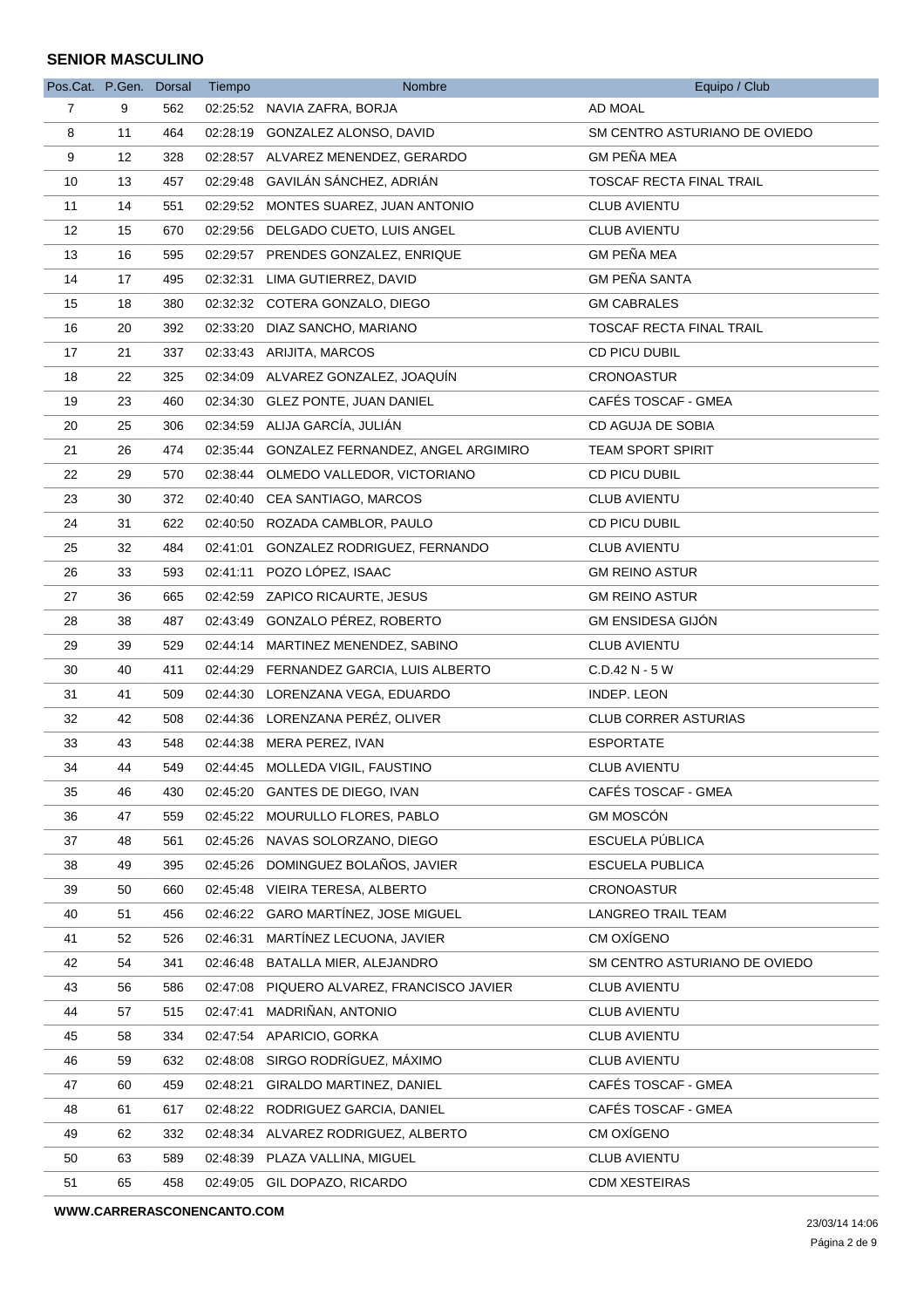| Pos.Cat. P.Gen. Dorsal |     |     | Tiempo   | Nombre                                       | Equipo / Club               |
|------------------------|-----|-----|----------|----------------------------------------------|-----------------------------|
| 52                     | 66  | 478 |          | 02:49:10 GONZALEZ GONZALEZ, JOSE LUIS        | CLUB ATLETISMO NARCEA       |
| 53                     | 68  | 637 |          | 02:49:30 SUAREZ, FABIAN                      | <b>CLUB AVIENTU</b>         |
| 54                     | 70  | 550 |          | 02:50:05 MONTES CAMINO, DAVID                | <b>CLUB AVIENTU</b>         |
| 55                     | 72  | 385 |          | 02:50:12 MARQUES MARBAN, OSCAR               | SALVAMENTO PONFERRADA       |
| 56                     | 74  | 650 |          | 02:50:38 URRUTIA GONZALEZ, BRUNO             | <b>GM MOSCÓN</b>            |
| 57                     | 76  | 357 |          | 02:51:11 CABEZA SÁNCHEZ, CARLOS              | <b>CLUB CORRER ASTURIAS</b> |
| 58                     | 77  | 393 |          | 02:51:19 DÍAZ VAZQUEZ, MANU                  | CAFÉS TOSCAF - GMEA         |
| 59                     | 79  | 437 |          | 02:52:22 GARCIA DE LAS HERAS, JOSE MARIA     | <b>CRONOASTUR</b>           |
| 60                     | 81  | 369 |          | 02:52:25 CASTAÑON DIAZ, CARLOS               | <b>GM REINO ASTUR</b>       |
| 61                     | 82  | 544 |          | 02:52:34 MENÉNDEZ LARIO, FRANCISCO JOSÉ      | INDEP. PRAVIA               |
| 62                     | 83  | 374 |          | 02:52:36 COCAÑA PEREZ, PABLO                 | <b>GM PEÑA SANTA</b>        |
| 63                     | 85  | 320 |          | 02:52:56 ALVAREZ FERNANDEZ, ADENSO           | CD PICU DUBIL               |
| 64                     | 86  | 521 |          | 02:52:58 MARTINEZ ALVAREZ, ALEJANDRO         | INDEP. RIOSA                |
| 65                     | 87  | 592 |          | 02:52:58 POZO CABO, PELAYO                   | <b>INDEP. RIOSA</b>         |
| 66                     | 88  | 384 |          | 02:53:04 DE LA BELDAD TRUJILLO, JUAN ANTONIO | <b>GM REINO ASTUR</b>       |
| 67                     | 91  | 501 |          | 02:53:54 LÓPEZ MENÉNDEZ, FERNANDO            | LANGREO TRAIL TEAM          |
| 68                     | 92  | 416 |          | 02:54:19 FERNÁNDEZ GONZÁLEZ, ADRIÁN          | <b>CLUB AVIENTU</b>         |
| 69                     | 93  | 594 |          | 02:54:52 PRENDES, IVAN                       | CAFÉS TOSCAF - GMEA         |
| 70                     | 95  | 339 |          | 02:55:12 AYALA SANCHEZ, JACOBO               | <b>GM PEÑA MEA</b>          |
| 71                     | 96  | 611 |          | 02:55:25 RODRIGUEZ COTARELO, ALBERTO         | INDEP. GIJON                |
| 72                     | 97  | 675 |          | 02:55:33 SENDINO GARCIA, FERNANDO            | <b>TORBOLIN</b>             |
| 73                     | 100 | 347 |          | 02:55:36 BOBES ARGUELLES, NOEL               | INDEP. GIJON                |
| 74                     | 101 | 466 |          | 02:55:50 GONZALEZ ALVAREZ, CARLOS            | INDEP. GRADO                |
| 75                     | 102 | 413 |          | 02:55:56 FERNÁNDEZ GARCIA, ANGEL             | <b>CLUB AVIENTU</b>         |
| 76                     | 103 | 654 |          | 02:56:06 VECINO GARCIA, ROBERTO              | CANGAS DE ONIS ATLETISMO    |
| 77                     | 104 | 417 |          | 02:56:13 FERNÁNDEZ GONZÁLEZ, ELÍAS           | <b>GM PEÑA MEA</b>          |
| 78                     | 105 | 635 |          | 02:56:17 SOLIS CARBAJAL, DAVID               | <b>GM REINO ASTUR</b>       |
| 79                     | 106 | 438 |          | 02:56:24 GARCIA FERNANDEZ, IVAN              | CM OXÍGENO                  |
| 80                     | 107 | 424 |          | 02:56:36 FIDALGO DIAZ, DANIEL                | <b>GM PEÑA MEA</b>          |
| 81                     | 108 | 543 |          | 02:56:47 MENÉNDEZ FERNÁNDEZ, RICARDO         | LANGREO TRAIL TEAM          |
| 82                     | 109 | 488 |          | 02:57:28 HEVIA MORENO, RAMON                 | INDEP. OVIEDO               |
| 83                     | 110 | 535 | 02:57:28 | MARTINEZ VIESCA, OLIVER                      | CD PICU DUBIL               |
| 84                     | 111 | 522 | 02:57:31 | MARTINEZ ANTUÑA, JOSE BLAS                   | <b>CLUB AVIENTU</b>         |
| 85                     | 112 | 659 |          | 02:57:39 VIDAL RUBIERA, MIGUEL               | <b>CLUB AVIENTU</b>         |
| 86                     | 113 | 344 |          | 02:57:43 BLANCO, DAVID                       | <b>GM PEÑA MEA</b>          |
| 87                     | 115 | 311 |          | 02:57:52 ALVAREZ, EMILIO                     | CD ASTURCÓN BTT             |
| 88                     | 118 | 573 |          | 02:58:57 OUBEL SUAREZ, ADRIAN                | CD PICU DUBIL               |
| 89                     | 119 | 441 |          | 02:58:57 GARCÍA FERNÁNDEZ, IVÁN              | CAFÉS TOSCAF - GMEA         |
| 90                     | 120 | 349 | 02:59:00 | BORREGO LLANEZA, RUBEN                       | CD ASTURCÓN BTT             |
| 91                     | 121 | 503 |          | 02:59:06 LÓPEZ REGUERO, NACHO                | CAFÉS TOSCAF - GMEA         |
| 92                     | 123 | 555 |          | 03:00:00 MORO DIAZ, ALEJANDRO                | CAFÉS TOSCAF - GMEA         |
| 93                     | 124 | 421 |          | 03:00:14 FERNANDEZ MENENDEZ, ANTONIO         | INDEP. CANGAS DEL NARCEA    |
| 94                     | 125 | 329 |          | 03:00:24 ÁLVAREZ MIANDA, JOAQUÍN             | <b>GM REINO ASTUR</b>       |
| 95                     | 127 | 452 |          | 03:00:47 GARCÍA SUÁREZ, DANIEL               | <b>CLUB CORRER ASTURIAS</b> |
| 96                     | 128 | 444 |          | 03:00:53 GARCIA GARCIA, HUGO                 | <b>ESCUELA PUBLICA</b>      |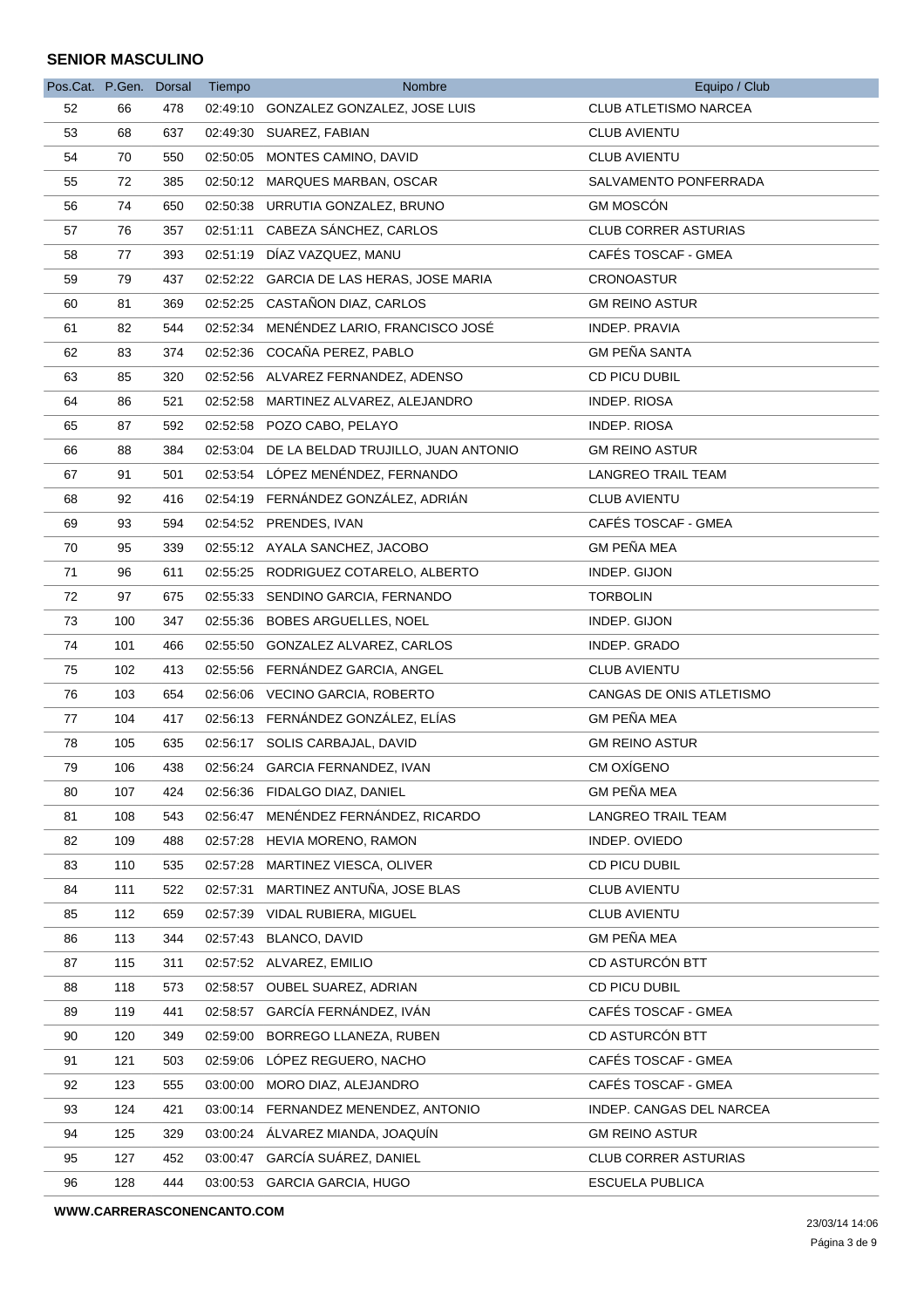| Pos.Cat. P.Gen. Dorsal |     |     | Tiempo   | Nombre                                    | Equipo / Club            |
|------------------------|-----|-----|----------|-------------------------------------------|--------------------------|
| 97                     | 130 | 546 |          | 03:02:27 MENENDEZ PEREZ, CRISTIAN         | <b>CLUB AVIENTU</b>      |
| 98                     | 132 | 404 |          | 03:02:59 FAES ABOLI, AVELINO              | CAFÉS TOSCAF - GMEA      |
| 99                     | 133 | 440 |          | 03:03:01 GARCIA FERNÁNDEZ, SANCHO         | <b>GM PEÑA MEA</b>       |
| 100                    | 135 | 366 |          | 03:03:32 CARRERRA GAYOL, JESÚS            | INDEP. NAVIA             |
| 101                    | 137 | 571 |          | 03:03:49 ORDOÑEZ IGLESIAS, FLORENTINO     | CD PICU DUBIL            |
| 102                    | 139 | 653 |          | 03:04:03 VALLINA RODRIGUEZ, ALEX          | <b>CLUB AVIENTU</b>      |
| 103                    | 141 | 321 |          | 03:04:14 ALVAREZ FERNANDEZ, ALEJANDRO     | <b>TRIATLON OVIEDO</b>   |
| 104                    | 143 | 603 |          | 03:05:00 DIAZ FONSECA, LUIS               | <b>CLUB AVIENTU</b>      |
| 105                    | 144 | 630 |          | 03:05:27 SANTOS RODRIGUEZ, JULIAN         | TOCANDO CUMBRE           |
| 106                    | 145 | 565 |          | 03:05:28 NORIEGA MENESES, ALFON           | CD AGUJA DE SOBIA        |
| 107                    | 146 | 304 |          | 03:05:30 AGUDIN MONTAÑO, JORGE            | AD MOAL                  |
| 108                    | 147 | 433 | 03:05:38 | GARCÍA BAYÓN, ALBERTO                     | CAFÉS TOSCAF - GMEA      |
| 109                    | 148 | 646 |          | 03:05:42 TUÑÓN RODRIGUEZ, JOSE            | CM OXÍGENO               |
| 110                    | 149 | 590 |          | 03:05:48 PLAZA VALLINA, BENJAMIN          | CLUB AVIENTU             |
| 111                    | 150 | 327 |          | 03:06:07 ALVAREZ MARCOS, MIGUEL           | <b>GM MOSCÓN</b>         |
| 112                    | 151 | 378 |          | 03:06:57 CORDERO RODRIGUEZ, FERNANDO      | <b>GM REINO ASTUR</b>    |
| 113                    | 153 | 553 | 03:06:58 | MORAN ALVAREZ, CARLOS                     | INDEP. CANALES           |
| 114                    | 157 | 435 |          | 03:07:33 GARCIA CASTAÑON, LUIS            | INDEP. OVIEDO            |
| 115                    | 160 | 539 |          | 03:08:26 MENDEZ LOPEZ, JESUS              | AD MOAL                  |
| 116                    | 162 | 633 |          | 03:09:27 SOLARES MARTINEZ, DANIEL         | CAFÉS TOSCAF - GMEA      |
| 117                    | 163 | 520 | 03:09:40 | MARTINEZ ALONSO, JAVIER                   | AD MOAL                  |
| 118                    | 164 | 389 |          | 03:09:47 DIAZ ALVAREZ, DAVID              | INDEP. GIJON             |
| 119                    | 165 | 451 |          | 03:09:47 GARCIA RAMOS, ALBERTO            | INDEP. GIJON             |
| 120                    | 166 | 472 |          | 03:10:03 GONZALEZ DIAZ, PEDRO JAVIER      | AD MOAL                  |
| 121                    | 167 | 453 |          | 03:10:04 GARCIA SUCO, JORGE               | <b>GM PICU PIENZU</b>    |
| 122                    | 168 | 576 |          | 03:10:07 PARA, RAZVAN                     | INDEP. OVIEDO            |
| 123                    | 169 | 580 |          | 03:10:25 PEREZ BODE, GOBITU               | <b>CLUB AVIENTU</b>      |
| 124                    | 171 | 678 |          | 03:10:40 SANMARTINO GONZALEZ, ROBERTO     | <b>CLUB AVIENTU</b>      |
| 125                    | 172 | 310 |          | 03:10:45 ALONSO JIMÉNEZ, FRANCISCO JAVIER | <b>CLUB AVIENTU</b>      |
| 126                    | 174 | 360 |          | 03:11:16 CALLEJA ALVAREZ, JOSE            | <b>GM PEÑA SANTA</b>     |
| 127                    | 175 | 640 |          | 03:11:30 SUÁREZ GARCÍA, MIGUEL ÁNGEL      | SANTA RULA LÍA DE MORCIN |
| 128                    | 176 | 504 |          | 03:11:49 LÓPEZ TRAVIESA, FÉLIX            | <b>GM ENSIDESA GIJÓN</b> |
| 129                    | 177 | 663 |          | 03:11:52 VISO ALVAREZ, GUILLERMO          | <b>CRONOASTUR</b>        |
| 130                    | 178 | 554 |          | 03:12:14 MORÁN BARBÓN, DAVID              | <b>ESPORTATE</b>         |
| 131                    | 179 | 671 |          | 03:12:29 VAZQUEZ ARTIME, FRANCISCO        | <b>CLUB AVIENTU</b>      |
| 132                    | 180 | 569 |          | 03:13:00 OLMEDILLAS, HUGO                 | LA FORCADA               |
| 133                    | 183 | 634 |          | 03:13:36 SOLIS CARBAJAL, RUBEN            | <b>GM REINO ASTUR</b>    |
| 134                    | 184 | 620 |          | 03:13:37 RODRIGUEZ VELEZ, LUIS FERNANDO   | CLUB CORRER ASTURIAS     |
| 135                    | 185 | 564 | 03:14:51 | NIETO SUÁREZ, ROBERTO                     | CAFÉS TOSCAF - GMEA      |
| 136                    | 186 | 599 |          | 03:15:03 REDONDO ROBLEDO, JOSÈ MIGUEL     | <b>GM PICU PIENZU</b>    |
| 137                    | 187 | 518 | 03:15:04 | MARTÍN, FRANCISCO                         | <b>GM REINO ASTUR</b>    |
| 138                    | 188 | 434 | 03:15:10 | <b>GARCIA BUSTO, EDUARDO</b>              | AD MOAL                  |
| 139                    | 189 | 527 |          | 03:15:35 MARTINEZ MANTARAS, MANUEL        | CAFÉS TOSCAF - GMEA      |
| 140                    | 191 | 602 |          | 03:15:36 RIESCO ARBESÚ, ANGEL             | CAFÉS TOSCAF - GMEA      |
| 141                    | 195 | 398 |          | 03:16:20 ENTRERRÍOS RODRÍGUEZ, ANGEL      | <b>GM LA PEÑA</b>        |
|                        |     |     |          |                                           |                          |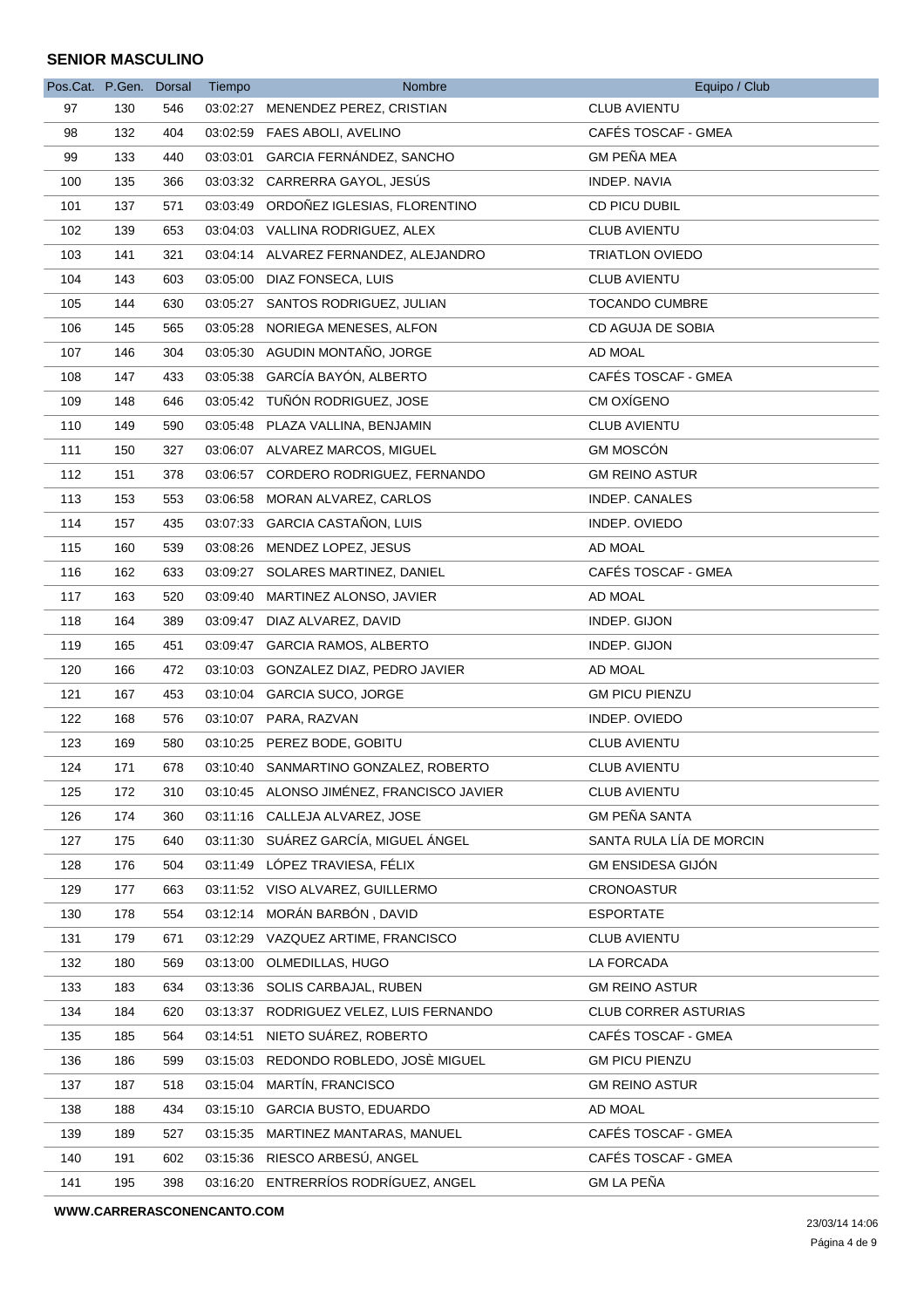| Pos.Cat. P.Gen. |     | <b>Dorsal</b> | Tiempo   | Nombre                                                 | Equipo / Club                 |
|-----------------|-----|---------------|----------|--------------------------------------------------------|-------------------------------|
| 142             | 196 | 363           |          | 03:16:29 CANTERO LÓPEZ, AMABLE JOSE                    | <b>GM ENSIDESA GIJÓN</b>      |
| 143             | 197 | 618           |          | 03:16:37 RODRÍGUEZ GONZÁLEZ, ALBERTO                   | <b>GM REINO ASTUR</b>         |
| 144             | 198 | 516           | 03:16:49 | MAGDALENA FERNANDEZ, DAVID                             | <b>ESPORTATE</b>              |
| 145             | 200 | 377           |          | 03:17:34 CORDERO RODRIGUEZ, CARLOS                     | <b>GM REINO ASTUR</b>         |
| 146             | 201 | 381           |          | 03:17:43 COTO SOLÍS, JUAN                              | <b>GM PEÑA MEA</b>            |
| 147             | 203 | 387           |          | 03:19:03 DELAFUENTE VALDES, DAVID                      | SM CENTRO ASTURIANO DE OVIEDO |
| 148             | 204 | 538           | 03:19:29 | MENDEZ FERNANDEZ, JESUS FRANCISCO                      | AD MOAL                       |
| 149             | 205 | 563           |          | 03:19:44 NICHOLASS, GUY                                | <b>CLUB CORRER ASTURIAS</b>   |
| 150             | 207 | 597           |          | 03:20:30 RAMOS ARJONA, IGNACIO                         | <b>GM CABRALES</b>            |
| 151             | 208 | 365           |          | 03:20:31 CARRERA MESTAS, JOSÉ MARÍA                    | <b>GM CABRALES</b>            |
| 152             | 209 | 502           |          | 03:20:34 LÓPEZ PRIETO, DAVID                           | <b>CD XENTE CORRENDERA</b>    |
| 153             | 211 | 643           |          | 03:20:35 TORRE GARCIA, DAVID                           | <b>ESPORTATE</b>              |
| 154             | 213 | 500           |          | 03:21:28 LOPEZ MARTINEZ, GERMAN                        | <b>GM REINO ASTUR</b>         |
| 155             | 216 | 323           |          | 03:22:15 ALVAREZ GARCIA, PEDRO PABLO                   | <b>EMTUSA</b>                 |
| 156             | 218 | 613           |          | 03:22:30 RODRIGUEZ FERNADEZ, ABEL                      | CAFÉS TOSCAF - GMEA           |
| 157             | 219 | 479           |          | 03:22:35 ALVAREZ BARRERO, VICTOR                       | INDEP. IBIAS                  |
| 158             | 220 | 584           |          | 03:22:50 PEREZ VALDES, IGNACIO                         | CM OXÍGENO                    |
| 159             | 221 | 346           |          | 03:22:57 BLANCO URIZAR, ALEJANDRO                      | <b>INDEP. SOTO DE LLANERA</b> |
| 160             | 222 | 405           |          | 03:23:04 FELGUEROSO VILLARDE, IGNACIO                  | INDEP. GIJON                  |
| 161             | 225 | 657           |          | 03:23:51 VENCELLES GARCIA, JOSE RAMON                  | <b>CLUB AVIENTU</b>           |
| 162             | 226 | 330           |          | 03:24:09 ALVAREZ NOVAL, FRANCISCO                      | <b>CLUB AVIENTU</b>           |
| 163             | 227 | 428           |          | 03:24:23 FUENTE VALLINA, RAUL                          | CD XUAN DE LA BORRINA         |
| 164             | 228 | 575           |          | 03:24:23 PANGUA CUESTA, DIEGO                          | CD XUAN DE LA BORRINA         |
| 165             | 230 | 429           |          | 03:24:39 GALGUERA VILLA, FERNANDO                      | <b>GM ENSIDESA GIJÓN</b>      |
| 166             | 231 | 465           |          | 03:24:44 GONZALEZ ALONSO, NICOLAS                      | <b>CLUB AVIENTU</b>           |
| 167             | 232 | 626           |          | 03:24:59 SANCHEZ COTO, ALEJANDRO                       | <b>GM PEÑA MEA</b>            |
| 168             | 234 | 641           |          | 03:26:31 SUÁREZ LIÑERO, DAVID                          | <b>INDEPENDIENTE</b>          |
| 169             | 235 | 514           |          | 03:26:43 MACIAS ALONSO, DAMIAN                         | <b>GM MOSCÓN</b>              |
| 170             | 236 | 431           |          | 03:26:47 GARCIA, SANTIAGO                              | SM CENTRO ASTURIANO DE OVIEDO |
| 171             | 239 | 606           |          | 03:27:31 RODRIGUEZ ÁLVAREZ, FRANCISCO JAVIER           | <b>CRONOASTUR</b>             |
| 172             | 240 | 612           |          | 03:28:07 RODRIGUEZ DIAZ, NOEL                          | <b>GM REINO ASTUR</b>         |
| 173             | 242 | 681           |          | 03:29:03 GONZÁLEZ HERRERO, JORGE                       | <b>GM CABRALES</b>            |
| 174             | 243 | 368           |          | 03:29:18 CASIELLES SEVARES, RAFA                       | <b>CLUB AVIENTU</b>           |
| 175             | 245 | 552           |          | 03:29:27 MORA REPULLO, JAVIER                          | CAFÉS TOSCAF - GMEA           |
| 176             | 246 | 558           | 03:29:47 | MORODO RUITIÑA, LUIS                                   | AD MOAL                       |
| 177             | 247 | 486           | 03:30:41 | GONZÁLEZ-LONGORIA HERNÁNDEZ, EFRÉN RUBÉN CD PICU DUBIL |                               |
| 178             | 250 | 302           |          | 03:31:31 ACUÑA ARTIME, MARCELINO                       | SM CENTRO ASTURIANO DE OVIEDO |
| 179             | 251 | 598           |          | 03:31:44 RAMOS SUAREZ, PABLO                           | <b>CLUB AVIENTU</b>           |
| 180             | 252 | 426           |          | 03:31:53 FONSECA CANO, DAVID                           | <b>ESPORTATE</b>              |
| 181             | 253 | 340           | 03:31:54 | <b>BANCIELLA ALVARO, PABLO</b>                         | A.D. LOKOMOTIV ASTURIES       |
| 182             | 254 | 333           |          | 03:31:56 AMBRES TORRE, LUIS MIGUEL                     | INDEP. CANGAS DEL NARCEA      |
| 183             | 256 | 445           |          | 03:31:57 GARCIA GONZALEZ, ALEJANDRO                    | <b>PEGASO</b>                 |
| 184             | 257 | 316           |          | 03:31:58 ÁLVAREZ CARBÓ, ISAAC                          | <b>CLUB CORRER ASTURIAS</b>   |
| 185             | 259 | 579           |          | 03:32:06 PASTOR FERNANDEZ, JESUS                       | INDEP. GIJON                  |
| 186             | 260 | 638           |          | 03:32:14 SUÁREZ ARMAS, ISMAEL                          | INDEP. GIJON                  |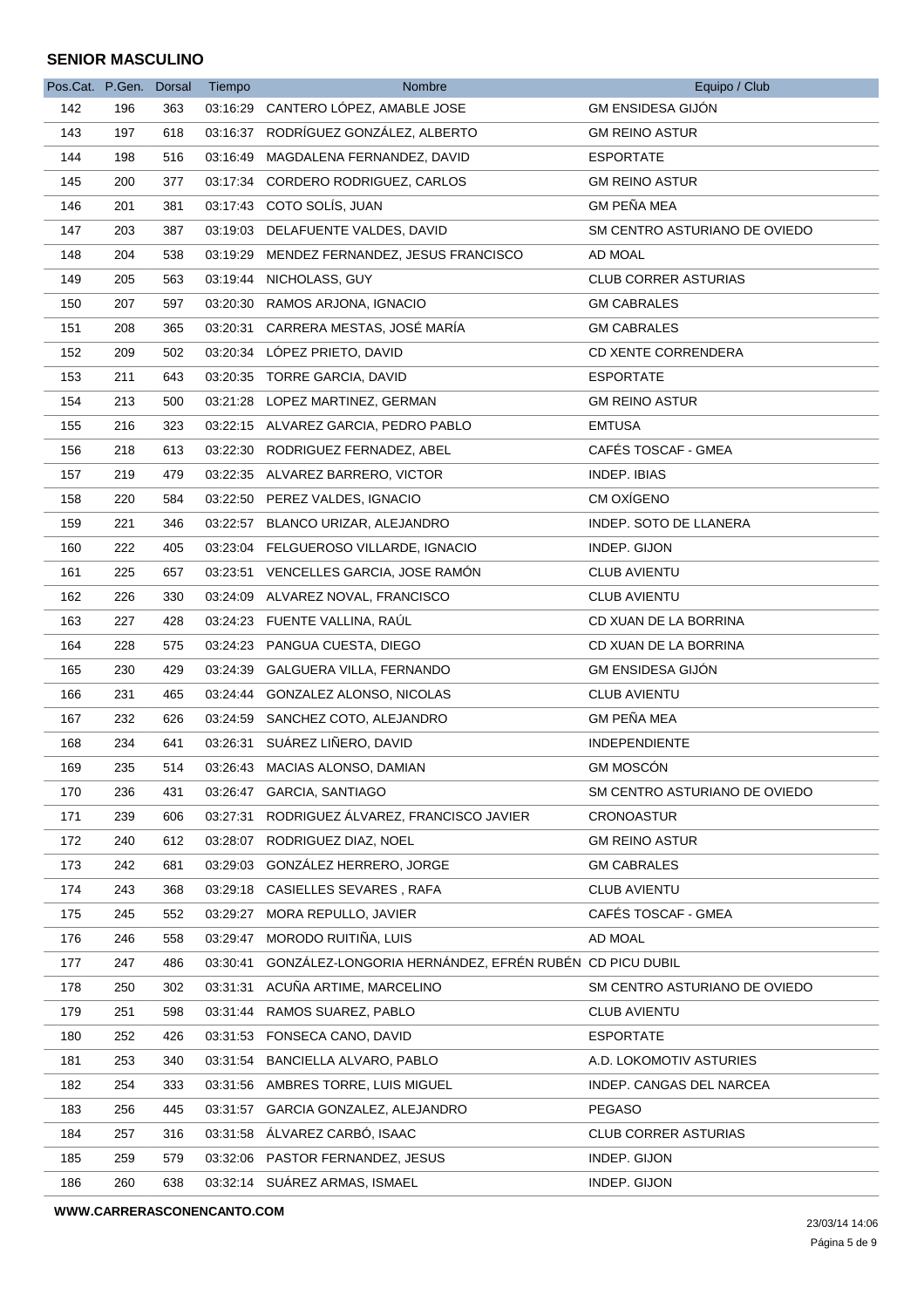| Pos.Cat. P.Gen. Dorsal |     |     | Tiempo   | Nombre                                       | Equipo / Club               |
|------------------------|-----|-----|----------|----------------------------------------------|-----------------------------|
| 187                    | 261 | 338 |          | 03:32:33 ARROYO RODRIGUEZ, PEDRO SANTIAGO    | LOS PAQUETES                |
| 188                    | 263 | 415 |          | 03:33:00 FERNÁNDEZ GARCÍA, MARCOS            | <b>SM GRUPO COVADONGA</b>   |
| 189                    | 266 | 396 |          | 03:33:30 DOMINGUEZ DUCE, ARMANDO             | INDEP. NAVALCARNERO         |
| 190                    | 267 | 412 |          | 03:33:40 FERNANDEZ GARCIA, HECTOR            | INDEP. OVIEDO               |
| 191                    | 268 | 636 |          | 03:34:48 FERNANDEZ ALVAREZ, FRANCISCO JAVIER | CLUB RSEA PEÑALARA          |
| 192                    | 269 | 677 |          | 03:34:49 ESPAÑOL FERNANDEZ, DAVID            | CM OXÍGENO                  |
| 193                    | 272 | 454 |          | 03:35:05 GARCIA TROBAJO, JORGE               | <b>RECREO RUNNING</b>       |
| 194                    | 273 | 493 |          | 03:35:12 LAGO FDEZ, FRANCISCO J.             | CAFÉS TOSCAF - GMEA         |
| 195                    | 274 | 557 |          | 03:35:22 MORO RODRIGUEZ, MANUEL              | <b>GM LA PEÑA</b>           |
| 196                    | 276 | 510 |          | 03:36:58 LORENZO TORRES, MINO                | <b>CLUB CORRER ASTURIAS</b> |
| 197                    | 277 | 485 | 03:37:25 | GONZALEZ ZARABOZO, JAVIER                    | <b>CLUB CORRER ASTURIAS</b> |
| 198                    | 279 | 449 |          | 03:38:09 GARCIA MORI, JOSE RAFAEL            | INDEP. GIJON                |
| 199                    | 280 | 418 |          | 03:38:15 FERNANDEZ LOPEZ, PABLO              | RIBERANO                    |
| 200                    | 281 | 351 |          | 03:39:50 BREZMES TEMPRANO, PABLO             | INDEP. VALLADOLID           |
| 201                    | 283 | 609 |          | 03:40:09 RODRÍGUEZ BASALO, JAIRO D.          | <b>PANDETRAVE</b>           |
| 202                    | 285 | 326 |          | 03:41:35 ALVAREZ GURDIEL, ANGEL              | INDEP. OVIEDO               |
| 203                    | 287 | 446 |          | 03:42:18 GARCIA GROMAZ, OSCAR                | AD MOAL                     |
| 204                    | 288 | 439 |          | 03:42:18 GARCIA FERNANDEZ, PABLO             | INDEP. OVIEDO               |
| 205                    | 289 | 645 |          | 03:42:26 TRUCHERO RODRIGUEZ, JORGE           | <b>CLUB CORRER ASTURIAS</b> |
| 206                    | 291 | 517 | 03:43:43 | MANUEL LAGO, JOSE                            | AD MOAL                     |
| 207                    | 292 | 537 |          | 03:43:47 MENDEZ CAMPA, IVAN                  | <b>CRONOASTUR</b>           |
| 208                    | 299 | 499 |          | 03:46:49 LOPEZ ALVAREZ, DAVID                | CD XUAN DE LA BORRINA       |
| 209                    | 300 | 442 |          | 03:47:42 GARCIA GARCIA, ROBERTO              | INDEP. GIJON                |
| 210                    | 301 | 615 |          | 03:48:16 RODRÍGUEZ FERNÁNDEZ, ALFREDO        | INDEP. CANGAS DEL NARCEA    |
| 211                    | 303 | 371 |          | 03:50:01 CASTELLANOS RODRIGUEZ, LUIS PABLO   | CD PICU DUBIL               |
| 212                    | 304 | 497 |          | 03:50:51 LLAVONA FERNÁNDEZ, RICARDO          | INDEP. LA FRESNEDA          |
| 213                    | 305 | 382 |          | 03:51:22 CUERVO LINDE, DANIEL                | INDEP. CANGAS DEL NARCEA    |
| 214                    | 307 | 422 |          | 03:51:49 LAFUENTE GIL, TXEMA                 | INDEP. OVIEDO               |
| 215                    | 308 | 531 |          | 03:51:50 MARTINEZ RODRIGUEZ, DIEGO           | INDEP. NAVA                 |
| 216                    | 309 | 361 |          | 03:51:51 CAMBLOR GUTIERREZ, RICARDO          | <b>TORRECERREDO</b>         |
| 217                    | 313 | 461 | 03:53:41 | GOMEZ LEMOS, FRANCISCO JAVIER                | INDEP. ARTEIXO              |
| 218                    | 316 | 386 |          | 03:59:15 DE PEDRO CARREÑO, RUBÉN             | <b>GM CORDINO ASTUR</b>     |
| 219                    | 318 | 335 |          | 03:59:25 ARGGÜELLES VIÑA, FRANCISCO          | <b>CLUB AVIENTU</b>         |
| 220                    | 320 | 414 |          | 04:00:43 FERNÁNDEZ GARCÍA, ALVARO            | <b>TORRECERREDO</b>         |
| 221                    | 321 | 507 |          | 04:02:12 LORENCES RIESCO, ELADIO             | <b>CLUB AVIENTU</b>         |
| 222                    | 322 | 473 |          | 04:02:48 GONZALEZ FERNANDEZ, JOSE OMAR       | INDEP. SAMA DE LANGREO      |
| 223                    | 323 | 388 |          | 04:03:19 DELGADO GAYOSO, IVÁN                | INDEP. OVIEDO               |
| 224                    | 324 | 629 |          | 04:04:13 SANMARTINO GONZALEZ, SERGIO         | <b>CLUB AVIENTU</b>         |
| 225                    | 327 | 308 |          | 04:08:37 ALONSO ANTÚNEZ, JAVIER              | <b>CLUB AVIENTU</b>         |
| 226                    | 328 | 614 |          | 04:13:42 RODRIGUEZ FERNANDEZ, DAVID          | <b>ESPORTATE</b>            |
| 227                    | 329 | 585 |          | 04:14:09 PEREZ ZORRILLA, JONATHAN            | INDEP. BRIVIESCA            |
| 228                    | 330 | 410 |          | 04:21:18 FERNÁNDEZ FERNÁNDEZ, BORJA          | INDEP. SALAS                |
| 229                    | 331 | 648 |          | 04:21:59 URIA MENENDEZ, ADOLFO               | AD MOAL                     |
| 230                    | 337 | 601 |          | 04:34:08 REY RODRÍGUEZ, JORGE DAVID          | AD MOAL                     |
| 231                    | 338 | 680 |          | 04:34:10 TAMARGO VALDÉS, JOEL                | <b>GM CABRALES</b>          |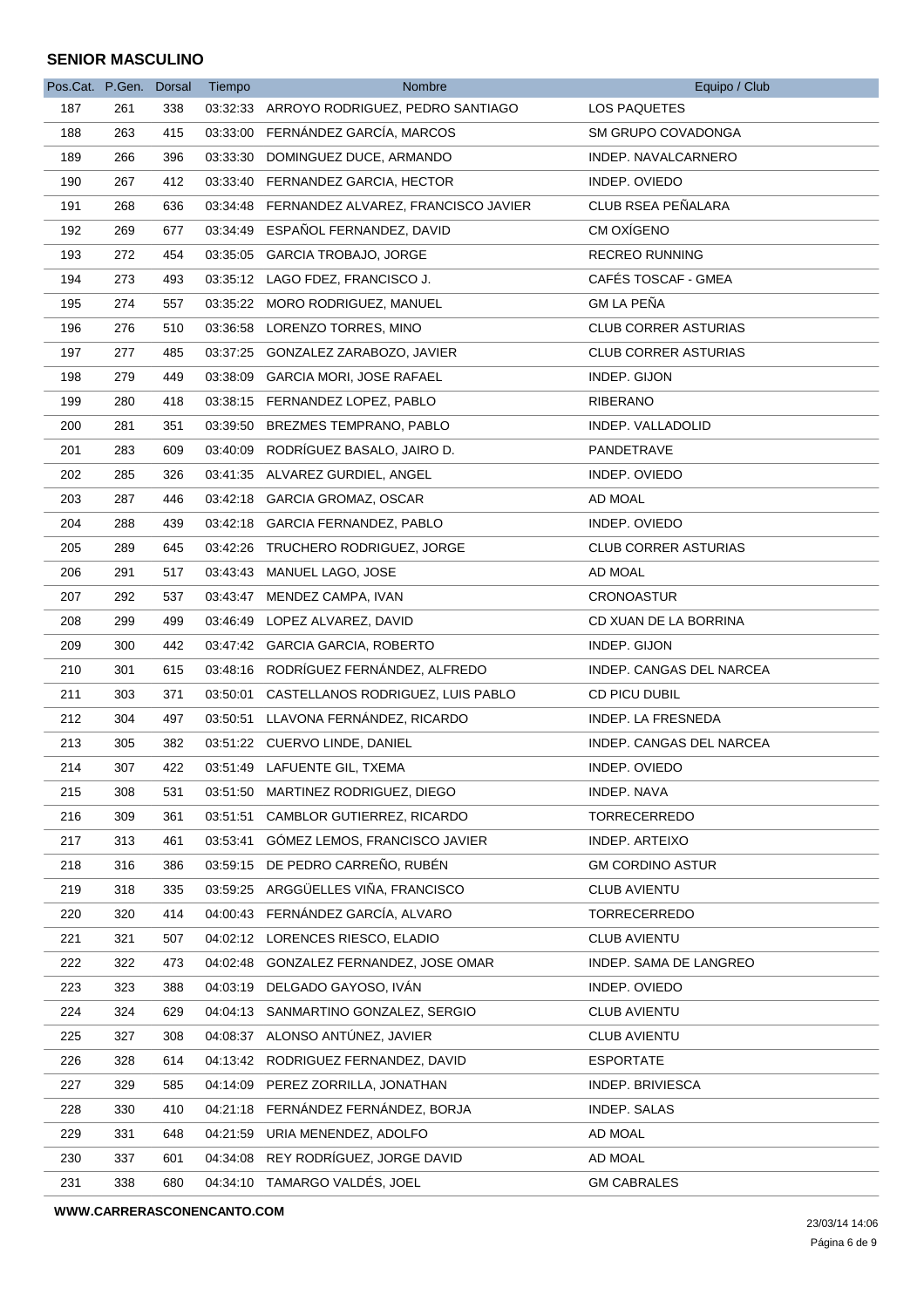|     |  | Pos.Cat. P.Gen. Dorsal Tiempo | <b>Nombre</b>                           | Equipo / Club   |
|-----|--|-------------------------------|-----------------------------------------|-----------------|
| 232 |  |                               | 340 348 04:53:46 BORREGO LLANEZA, JESUS | CD ASTURCÓN BTT |

#### **VETERANAS "A" FEMENINO**

| Pos.Cat. P.Gen. |     | Dorsal | Tiempo   | <b>Nombre</b>                      | Equipo / Club                 |
|-----------------|-----|--------|----------|------------------------------------|-------------------------------|
| 1               | 64  | 318    | 02:48:43 | ALVAREZ CRESPO, SUSANA             | CD PILOÑA DEPORTE             |
| 2               | 84  | 350    | 02:52:50 | BRAÑA FERNANDEZ, EVA MARIA         | SM CENTRO ASTURIANO DE OVIEDO |
| 3               | 129 | 343    | 03:01:01 | BELLO ESCLARÍN. ESTHER             | CD PILOÑA DEPORTE             |
| 4               | 193 | 656    | 03:16:04 | VELILLA ABAD, GLORIA               | <b>CLUB AVIENTU</b>           |
| 5               | 255 | 322    |          | 03:31:56 ALVAREZ FERNANDEZ, ANA    | AD MOAL                       |
| 6               | 275 | 383    |          | 03:36:49 CUETARA MENENDEZ, EMILIA  | <b>INDEP, RIBADESELLA</b>     |
| $\overline{7}$  | 294 | 403    |          | 03:44:00 ESTRADA MONTES, OLVIDO    | <b>CLUB AVIENTU</b>           |
| 8               | 296 | 621    |          | 03:45:26 RONCO CASTAÑON, ANA BELÉN | CORRE CON NOSOTRAS            |
| 9               | 310 | 676    |          | 03:51:55 ARECHAGA BRAÑA, ARANTXA   | INDEP. OVIEDO                 |
| 10              | 341 | 481    | 04:57:11 | GONZALEZ MORAN, ADRIANA            | CD PICU DUBIL                 |

# **VETERANO "A" MASCULINO**

| Pos.Cat. P.Gen. Dorsal |     |     | Tiempo   | Nombre                                      | Equipo / Club                 |
|------------------------|-----|-----|----------|---------------------------------------------|-------------------------------|
| $\mathbf{1}$           | 3   | 402 |          | 02:16:40 RODRIGUEZ CUENCA, PEDRO            | CD PICU DUBIL                 |
| $\overline{2}$         | 10  | 574 |          | 02:27:35 PANDO, JOSE ANTONIO                | <b>CD PICU DUBIL</b>          |
| 3                      | 19  | 448 |          | 02:32:58 GARCIA LOPEZ, FRANCISCO JAVIER     | <b>GM REINO ASTUR</b>         |
| 4                      | 24  | 624 |          | 02:34:51 SAN MARTIN CENITAGOYA, JUAN CARLOS | <b>GM PICU PIENZU</b>         |
| 5                      | 34  | 583 |          | 02:41:12 PEREZ SUAREZ, TOMAS                | CD PICU DUBIL                 |
| 6                      | 35  | 331 |          | 02:42:34 ALVAREZ PEREZ, MIGUEL              | <b>GM ENSIDESA GIJÓN</b>      |
| $\overline{7}$         | 37  | 443 |          | 02:43:33 GARCIA GARCIA, JOSE MANUEL         | <b>GM PEÑA MEA</b>            |
| 8                      | 53  | 354 |          | 02:46:45 BUERES CUETO, ERNESTO              | <b>CLUB AVIENTU</b>           |
| 9                      | 55  | 532 |          | 02:46:49 MARTÍNEZ RODRÍGUEZ, JOSÉ           | <b>CLUB ATLETISMO NARCEA</b>  |
| 10                     | 69  | 672 |          | 02:49:51 DE LAS HERAS MONFORTE, NICOLAS     | CAFÉS TOSCAF - GMEA           |
| 11                     | 75  | 566 |          | 02:50:44 NUÑEZ CONCHA, ALEJANDRO            | CD PICU DUBIL                 |
| 12                     | 80  | 475 |          | 02:52:25 GONZALEZ FERNANDEZ, ANTONIO        | AD MOAL                       |
| 13                     | 89  | 307 |          | 02:53:27 ALONSO ALONSO, CARLOS              | SM GRUPO COVADONGA            |
| 14                     | 98  | 324 |          | 02:55:33 ALVAREZ GARCIA, ANTONIO            | SM CENTRO ASTURIANO DE OVIEDO |
| 15                     | 99  | 394 |          | 02:55:33 DIEZ RODRIGUEZ, JOSE MANUEL        | <b>CLUB ATLETISMO NARCEA</b>  |
| 16                     | 114 | 542 |          | 02:57:52 MENENDEZ FERNANDEZ, JOSE ANTONIO   | CLUB ATLETISMO NARCEA         |
| 17                     | 117 | 319 |          | 02:58:48 ALVAREZ FERNANDEZ, ABEL            | CD PICU DUBIL                 |
| 18                     | 134 | 462 |          | 03:03:02 GOMEZ LLAMEDO, FRANCISCO           | SM CENTRO ASTURIANO DE OVIEDO |
| 19                     | 136 | 541 |          | 03:03:35 MENENDEZ FERNANDEZ, FAUSTINO       | <b>CD PICU DUBIL</b>          |
| 20                     | 142 | 556 |          | 03:04:19 MORO GONZÁLEZ, FLORENCIO           | AD MOAL                       |
| 21                     | 154 | 581 |          | 03:07:06 PEREZ FERNANDEZ, FRANCISCO         | SM CENTRO ASTURIANO DE OVIEDO |
| 22                     | 156 | 658 |          | 03:07:26 VICENTE LOPEZ, JUAN CARLOS         | <b>GM REINO ASTUR</b>         |
| 23                     | 158 | 505 |          | 03:08:24 LOREDO FERNANDEZ, MANUEL           | AD MOAL                       |
| 24                     | 159 | 423 |          | 03:08:25 FERREIRA FELICES, JOSE MANUEL      | ADC PUENTE SAN MIGUEL         |
| 25                     | 161 | 528 |          | 03:09:01 SOTO ZARAGOZA, ENRIQUE             | CANGAS DE ONIS ATLETISMO      |
| 26                     | 170 | 525 | 03:10:29 | MARTINEZ DIAZ, ENRIQUE                      | CAFÉS TOSCAF - GMEA           |
| 27                     | 181 | 610 |          | 03:13:28 RODRIGUEZ BURGUEÑO, JAVIER         | SM CENTRO ASTURIANO DE OVIEDO |
| 28                     | 192 | 482 |          | 03:15:43 GONZALEZ PELAEZ, JOSE ANTONIO      | GRUPO DE MONTAÑA PIÉLAGO      |
| 29                     | 199 | 511 |          | 03:17:09 LOUGEDO VILLAMEA, JOSE ANGEL       | <b>CLUB ATLETISMO NARCEA</b>  |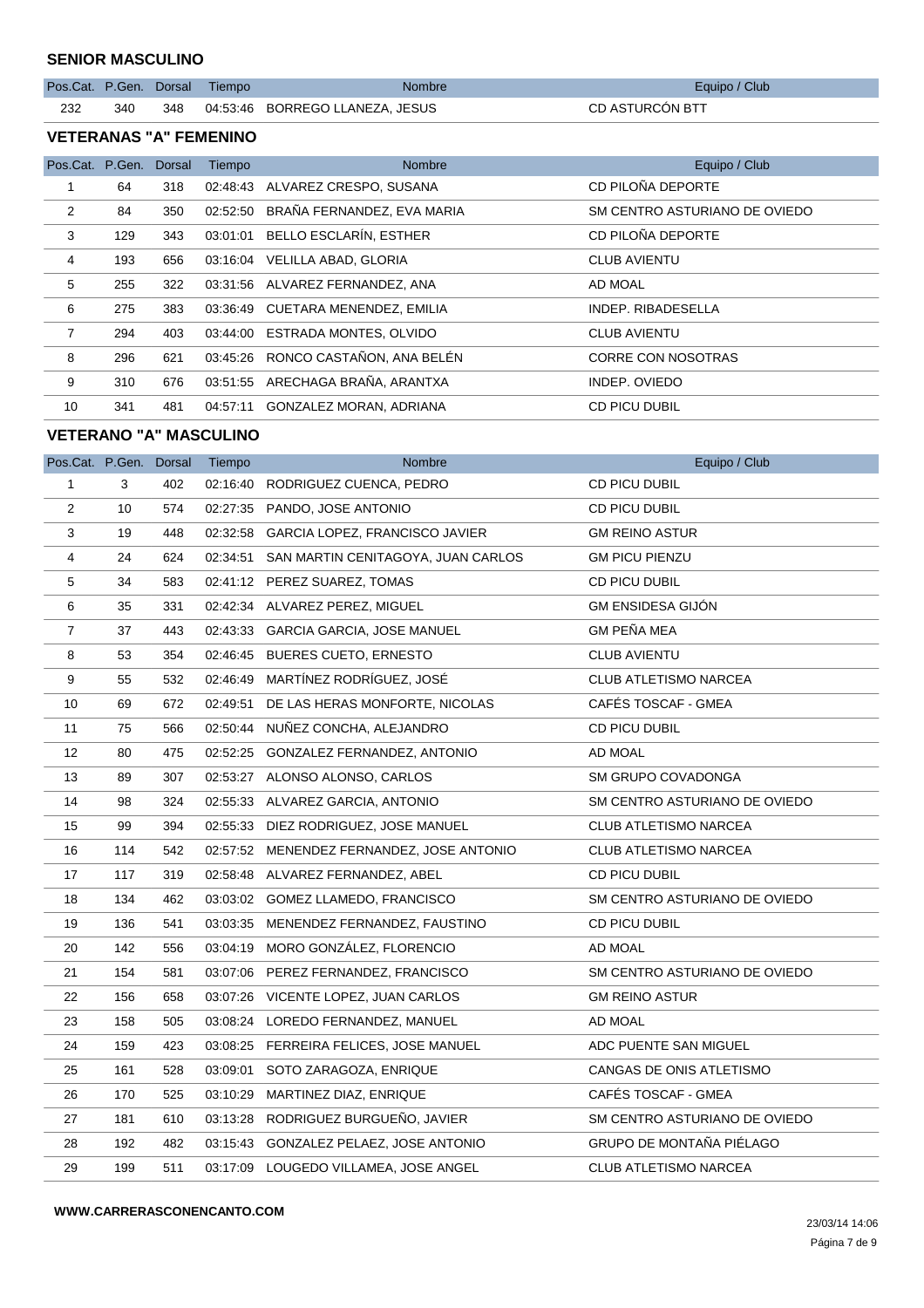# **VETERANO "A" MASCULINO**

| Pos.Cat. P.Gen. Dorsal |     |     | Tiempo   | <b>Nombre</b>                           | Equipo / Club                 |
|------------------------|-----|-----|----------|-----------------------------------------|-------------------------------|
| 30                     | 202 | 436 | 03:18:51 | <b>GARCIA CUETOS, ALFREDO</b>           | <b>GM PEÑA MEA</b>            |
| 31                     | 206 | 315 |          | 03:20:03 ALVAREZ BARTOLOME, MANUEL      | SM CENTRO ASTURIANO DE OVIEDO |
| 32                     | 210 | 353 |          | 03:20:35 BUENO RODRIGUEZ, JOSE LUIS     | INDEP. OVIEDO                 |
| 33                     | 212 | 407 |          | 03:20:49 FERNANDEZ ANTUÑA, JESUS MANUEL | SM CENTRO ASTURIANO DE OVIEDO |
| 34                     | 215 | 649 |          | 03:22:10 URIA MENENDEZ, FERNANDO        | AD MOAL                       |
| 35                     | 217 | 447 |          | 03:22:19 GARCIA GUTIERREZ, FLORENTINO   | INDEP. OVIEDO                 |
| 36                     | 224 | 483 |          | 03:23:35 GONZALEZ PEREZ, RAMON          | INDEP. CANGAS DEL NARCEA      |
| 37                     | 238 | 373 | 03:27:00 | CIMA TRABANCO, ROBUSTIANO               | <b>CLUB CORRER ASTURIAS</b>   |
| 38                     | 241 | 477 |          | 03:28:25 GONZALEZ GONZALEZ, MARCOS      | CAFÉS TOSCAF - GMEA           |
| 39                     | 244 | 391 | 03:29:19 | DÍAZ IBORRAS, FRANCISCO JAVIER          | <b>CLUB AVIENTU</b>           |
| 40                     | 248 | 364 |          | 03:30:55 CANTERO LÓPEZ, ANGEL           | <b>GM ENSIDESA GIJÓN</b>      |
| 41                     | 249 | 600 |          | 03:31:12 REGALES FERNANDEZ, LUIS        | <b>RECREO RUNNING</b>         |
| 42                     | 258 | 492 |          | 03:32:00 JUNQUERA GONZALEZ, JOSE LUIS   | <b>GM PEÑA MEA</b>            |
| 43                     | 270 | 390 |          | 03:34:52 DIAZ DONOSO, JOSE ANGEL        | <b>GM ENSIDESA GIJÓN</b>      |
| 44                     | 278 | 588 |          | 03:37:36 PLAZA VALDES, JOSE MANUEL      | <b>INDEP. AVILES</b>          |
| 45                     | 286 | 356 |          | 03:42:07 CABELLO GONZALEZ, RAFAEL       | <b>GM PEÑA MEA</b>            |
| 46                     | 290 | 668 |          | 03:43:35 FERNANDEZ ALVAREZ, ROBERTO     | <b>ATLETISMO MIERES</b>       |
| 47                     | 295 | 506 |          | 03:44:05 LORENZANA CASCALLANA, AGUSTIN  | <b>CLUB CORRER ASTURIAS</b>   |
| 48                     | 306 | 623 |          | 03:51:26 SAINZA GARCIA, JUAN CARLOS     | <b>CLUB AVIENTU</b>           |
| 49                     | 315 | 362 |          | 03:59:13 CAMINO VAZQUEZ, AGUSTIN        | <b>CLUB AVIENTU</b>           |
| 50                     | 326 | 375 |          | 04:08:32 MENENDEZ ANTUÑA, AGUSTIN       | SM CENTRO ASTURIANO DE OVIEDO |
| 51                     | 334 | 470 |          | 04:26:51 GONZALEZ CARRO, CESAR SANTOS   | SM CENTRO ASTURIANO DE OVIEDO |

#### **VETERANAS "B" FEMENINO**

| Pos.Cat. P.Gen. Dorsal |     |     | Tiempo   | <b>Nombre</b>                         | Equipo / Club            |
|------------------------|-----|-----|----------|---------------------------------------|--------------------------|
|                        | 78  | 303 |          | 02:51:24 AGUADO MORI, ANA CRISTINA    | <b>GM REINO ASTUR</b>    |
| 2                      | 264 | 639 |          | 03:33:23 SUAREZ CORUJO, Mª DEL CARMEN | <b>CLUB AVIENTU</b>      |
| 3                      | 317 | 523 |          | 03:59:24 MARTÍNEZ CARBAJAL, TAMARA    | INDEP. OVIEDO            |
| 4                      | 325 | 662 | 04:08:31 | VIÑA GUTIERREZ, INES                  | CORRE CON NOSOTRAS       |
| 5                      | 332 | 406 |          | 04:22:09 FERNANDEZ ALVAREZ, JULIA     | INDEP. CANGAS DEL NARCEA |
| 6                      | 333 | 661 | 04:22:42 | VILORIA VERDUGO, HENAR                | <b>CLUB AVIENTU</b>      |
| 7                      | 339 | 616 |          | 04:43:56 RODRÍGUEZ FERNÁNDEZ, CARMEN  | AD MOAL                  |

### **VETERANO "B" MASCULINO**

| Pos.Cat. P.Gen. |     | Dorsal | Tiempo   | <b>Nombre</b>                     | Equipo / Club                 |
|-----------------|-----|--------|----------|-----------------------------------|-------------------------------|
|                 | 27  | 367    | 02:37:08 | CASIELLES BLANCO, ROBERTO         | <b>CLUB AVIENTU</b>           |
| 2               | 67  | 490    | 02:49:16 | <b>IGLESIAS ARIAS, JOSE LUIS</b>  | CAFÉS TOSCAF - GMEA           |
| 3               | 71  | 450    | 02:50:05 | GARCÍA QUINTANA, JOSE MANUEL      | SM CENTRO ASTURIANO DE OVIEDO |
| 4               | 73  | 642    | 02:50:33 | TORAÑO DIAZ, JUAN LUIS            | <b>CLUB AVIENTU</b>           |
| 5               | 152 | 419    | 03:06:58 | FERNÁNDEZ LOPEZ, JORGE LUIS       | <b>GM REINO ASTUR</b>         |
| 6               | 190 | 530    | 03:15:35 | MARTINEZ RODILLO, MANUEL ANGEL    | CAFÉS TOSCAF - GMEA           |
| 7               | 214 | 301    | 03:21:59 | ABAD ROBLEDO, JOSE MANUEL         | INDEP. CANGAS DEL NARCEA      |
| 8               | 229 | 352    | 03:24:32 | BRIANSO CARCAMO, CARLOS           | <b>CLUB AVIENTU</b>           |
| 9               | 237 | 545    | 03:26:48 | MENENDEZ MENENDEZ, JUAN JOSE      | <b>GM REINO ASTUR</b>         |
| 10              | 265 | 309    | 03:33:24 | ALONSO CALO, LAUREANO             | SM CENTRO ASTURIANO DE OVIEDO |
| 11              | 314 | 471    |          | 03:54:24 GONZÁLEZ CERNUDA, ELISEO | LA FRESNEDA                   |